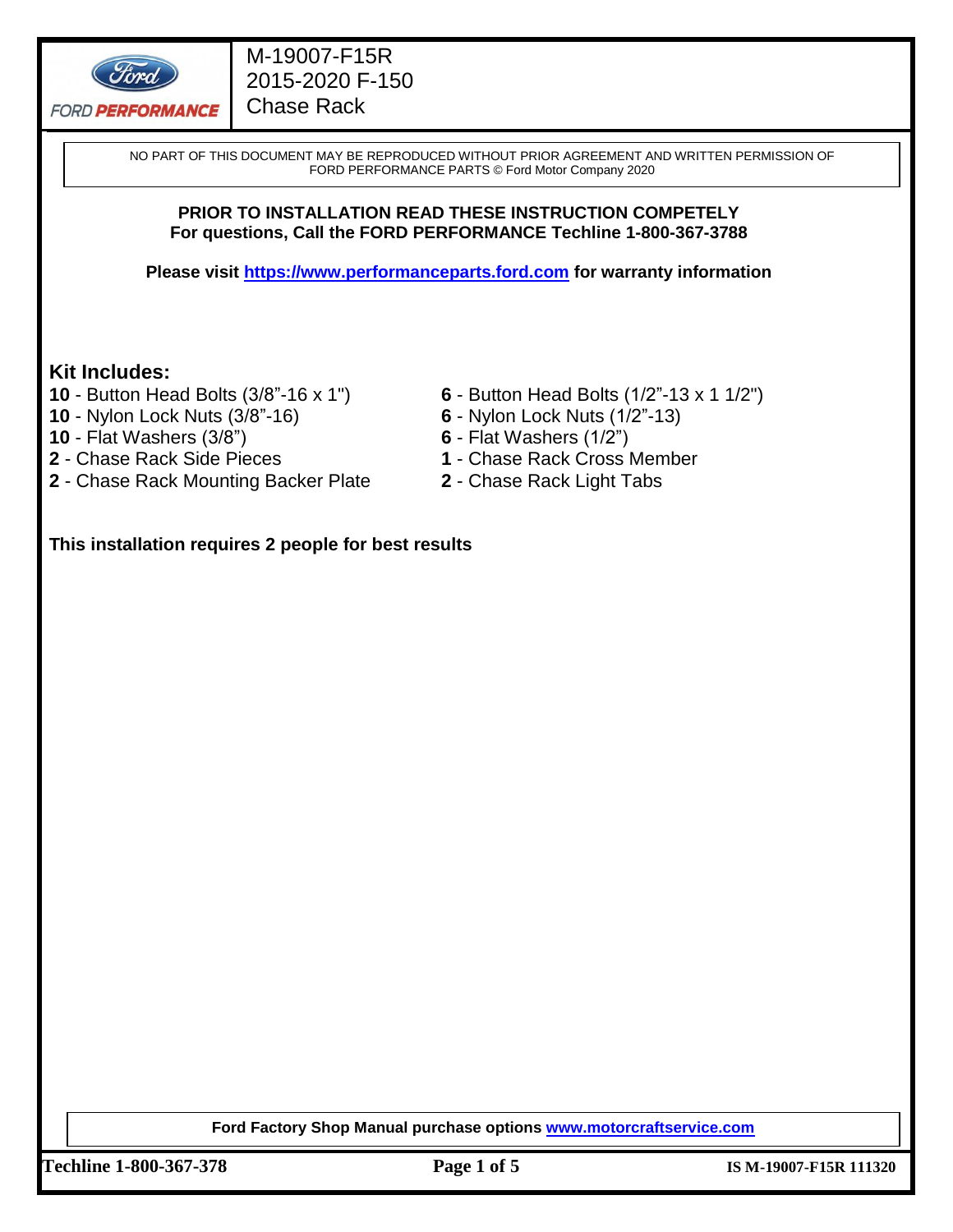

### M-19007-F15R 2015-2020 F-150 Chase Rack

NO PART OF THIS DOCUMENT MAY BE REPRODUCED WITHOUT PRIOR AGREEMENT AND WRITTEN PERMISSION OF FORD PERFORMANCE PARTS © Ford Motor Company 2020

- 1. Park the vehicle on level ground and set the emergency brake
- 2. Disconnect the negative battery terminal
- 3. Set one of the Chase Rack Side Pieces in place on the vehicle. Make sure to line the tab on the bottom part of the side piece up with the hole in the truck bed. (Fig A)



4. Find the supplied backer plate. Set the backer plate behind the bed rail lip so that lip is sandwiched between the chase rack and the backer plate. Then, install the supplied 1/2" Bolts (x3), 1/2" Washers (x3), and 1/2" Lock Nuts (x3). Leave these bolts loose for now. (Fig B & Fig C)

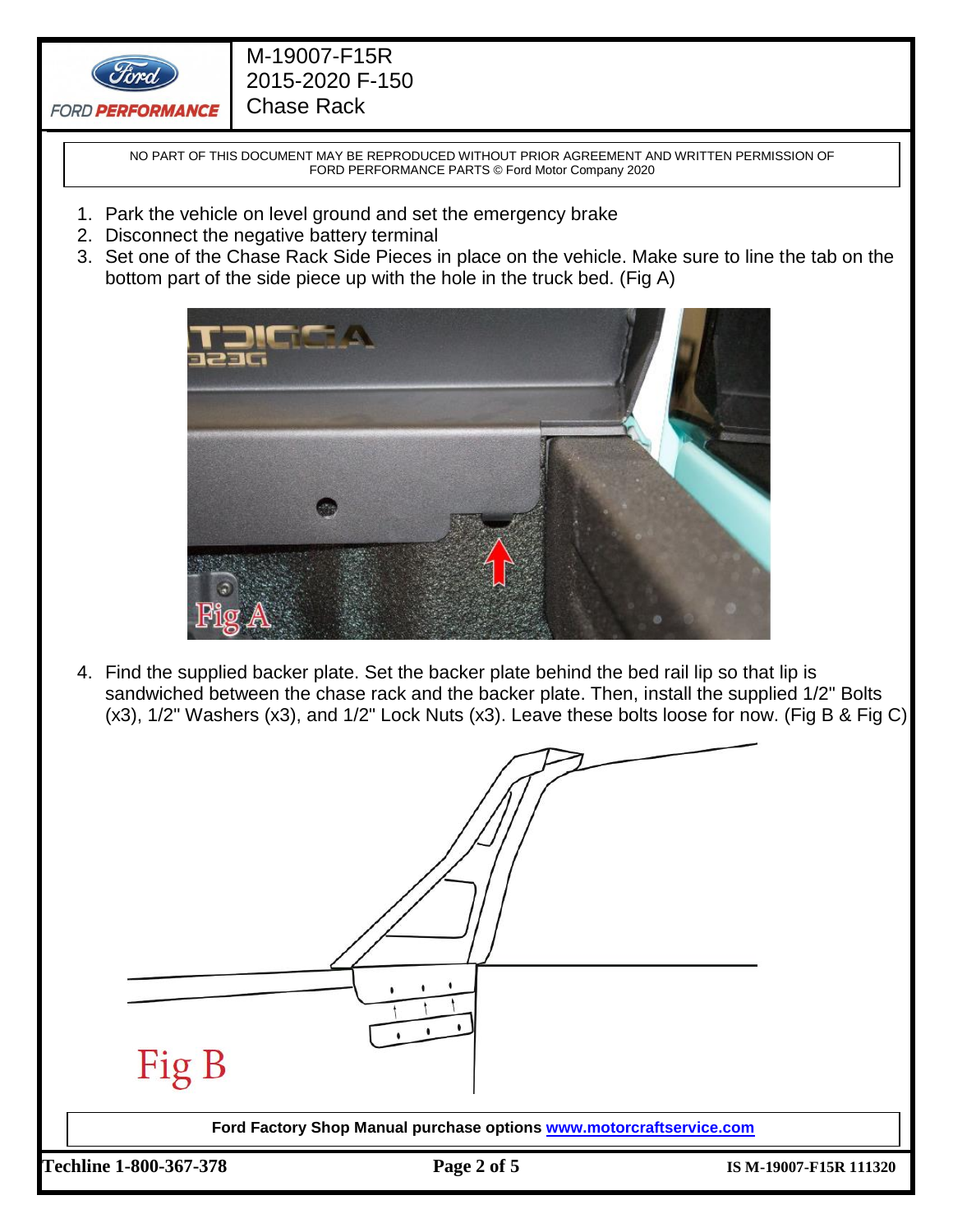

## M-19007-F15R 2015-2020 F-150 Chase Rack

NO PART OF THIS DOCUMENT MAY BE REPRODUCED WITHOUT PRIOR AGREEMENT AND WRITTEN PERMISSION OF FORD PERFORMANCE PARTS © Ford Motor Company 2020



**Ford Factory Shop Manual purchase options [www.motorcraftservice.com](http://www.motorcraftservice.com/)**

**Techline 1-800-367-378 Page 3 of 5 IS M-19007-F15R 111320**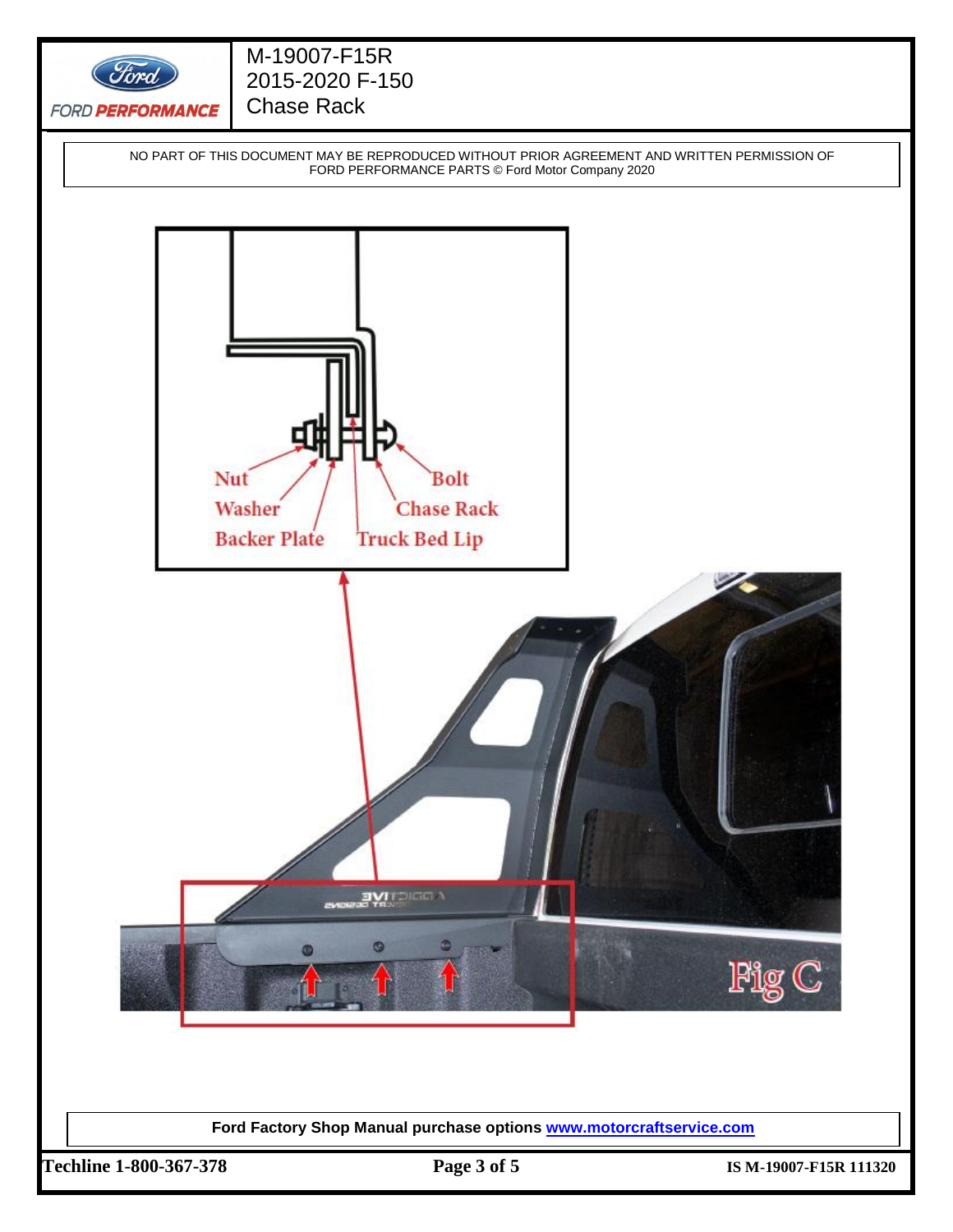

NO PART OF THIS DOCUMENT MAY BE REPRODUCED WITHOUT PRIOR AGREEMENT AND WRITTEN PERMISSION OF FORD PERFORMANCE PARTS © Ford Motor Company 2020

- 5. Repeat Steps 3 & 4 with the other Chase Rack Side Piece.
- 6. If you have a 50" light to mount, follow this step. Mount both Light Tabs to the light bar using the light manufacturer's mounting hardware as shown in (Fig D).



# Fig D

7. Set the Chase Rack Cross Member in place. If you are installing a light bar on your rack, install it at the same time as the cross member, using the top three cross member holes as the mounting holes for the light tabs. If you are not installing a light bar on your rack, then install the cross member without the light bar tabs. Use the supplied 3/8" Bolts (5 per side), 3/8" Washers (5 per side), and 3/8" Lock Nuts (5 per side). Leave these bolts loose for now. (Fig E)



**Ford Factory Shop Manual purchase options [www.motorcraftservice.com](http://www.motorcraftservice.com/)**

**Techline 1-800-367-378 Page 4 of 5 IS M-19007-F15R 111320**